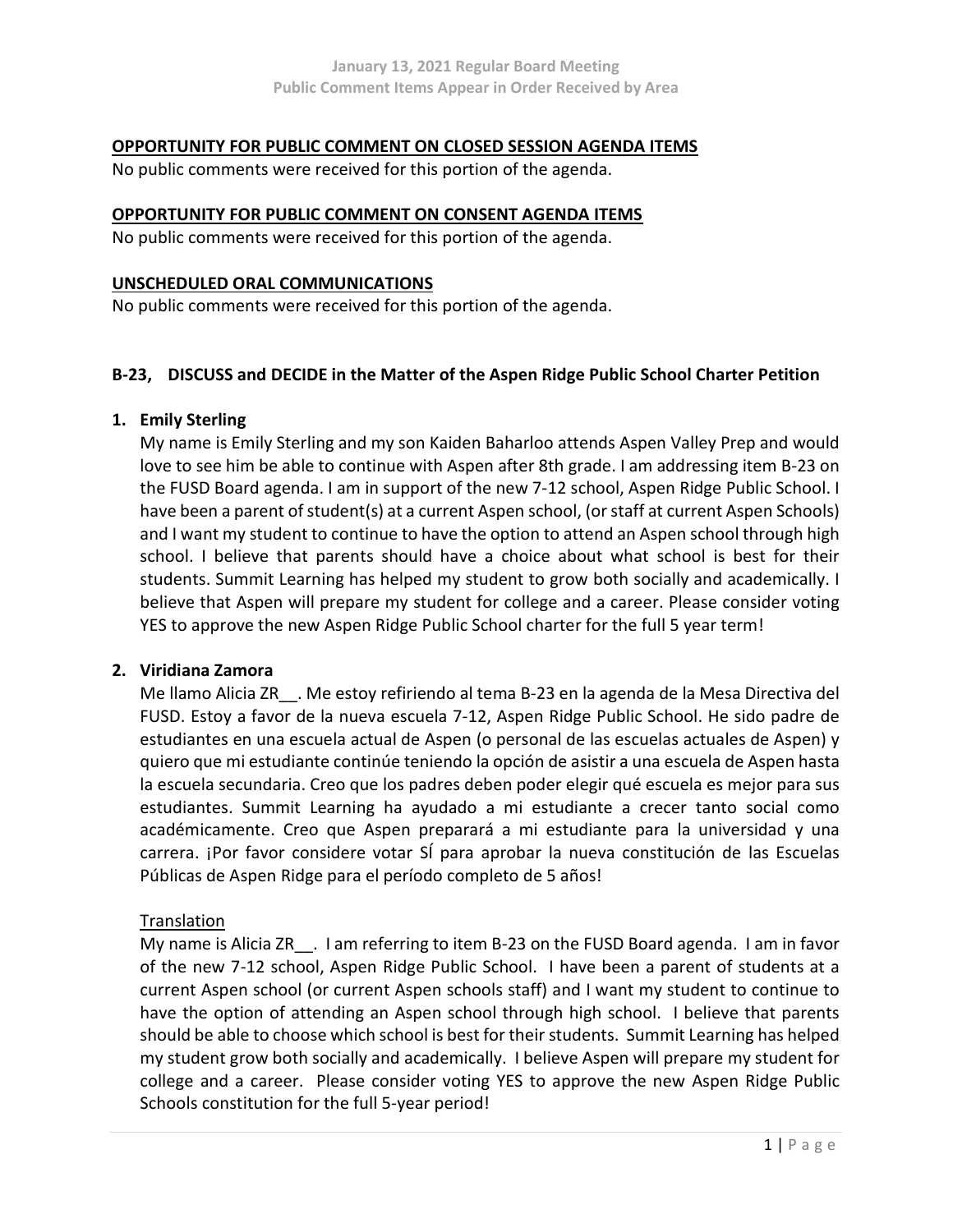# 3. Briana Cox

My name is Briana Cox. I am addressing item B-23 on the FUSD Board agenda. I am in support of the new 7-12 school, Aspen Ridge Public School. I have been a parent of Jonah Cox who is attending a current Aspen school and my other son Asher Cox will be attending when he is of school age, and I want my children to continue to have the option to attend an Aspen school through high school. I believe that parents should have a choice about what school is best for their students. Summit Learning has helped my son to grow both socially and academically. I believe that Aspen will prepare my student and every student for college and a career. Please consider voting YES to approve the new Aspen Ridge Public School charter for the full 5 year term! Our kids deserve to continue their awesome growth together!

# 4. Raul Trejo

My name is Raul Trejo. I am addressing item B-23 on the FUSD Board agenda. I am in support of the new 7-12 school, Aspen Ridge Public School. I work at a current Aspen school, and I want students to continue to have the option to attend an Aspen school through high school. I believe that we should have a choice about what school is best for students. Summit Learning has helped students to grow both socially and academically. I believe that Aspen will prepare students for college and a career. Please consider voting YES to approve the new Aspen Ridge Public School charter for the full 5 year term!

# 5. Chynna Raymond

My name is Chynna Raymond. I am addressing item B-23 on the FUSD Board agenda. I am in support of the new 7-12 school, Aspen Ridge Public School. I have been on staff at one of the current Aspen Schools and I believe in the quality educational and social emotional experience that Aspen offers students. I support the opportunity for students to have the option to attend an Aspen Public School through high school. Please consider voting YES to approve the new Aspen Ridge Public School charter for the full 5 year term!

## 6. Yessenia Silva

My name is Tessenia Silva. I am addressing item B-23 on the FUSD Board agenda. I am in support of the new 7-12 school, Aspen Ridge Public School. I have been a parent of student(s) at a current Aspen school, (or staff at current Aspen Schools) and I want my student to continue to have the option to attend an Aspen school through high school. I believe that parents should have a choice about what school is best for their students. Summit Learning has helped my student to grow both socially and academically. I believe that Aspen will prepare my student for college and a career. Please consider voting YES to approve the new Aspen Ridge Public School charter for the full 5 year term!

## 7. Erwin Chitay

My name is Erwin Chitay. I am addressing item B-23 on the FUSD Board agenda. I am in support of the new 7-12 school, Aspen Ridge Public School. I have been a parent of student(s) at a current Aspen school, (or staff at current Aspen Schools) and I want my student to continue to have the option to attend an Aspen school through high school. I believe that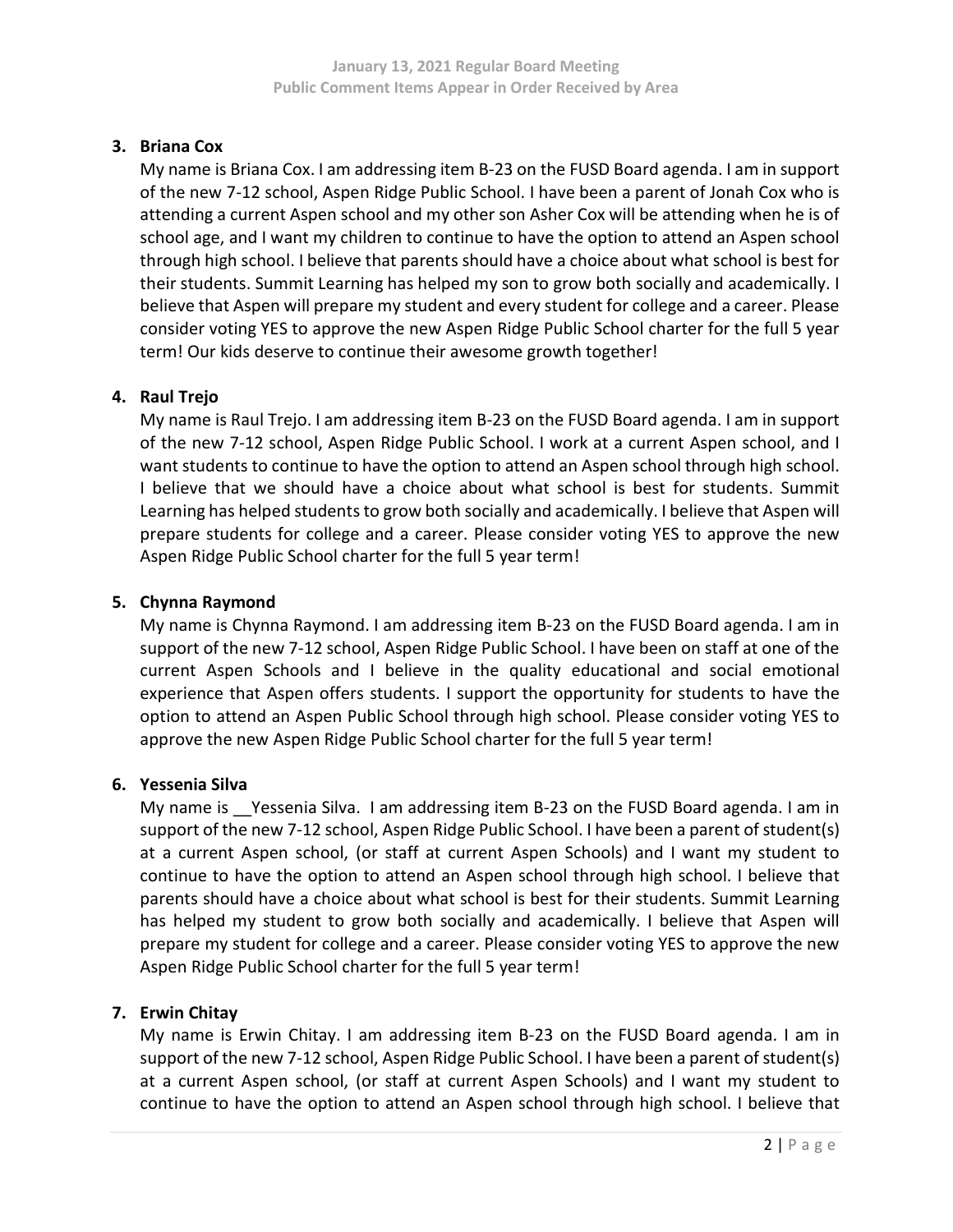parents should have a choice about what school is best for their students. Summit Learning has helped my student to grow both socially and academically. I believe that Aspen will prepare my student for college and a career. Please consider voting YES to approve the new Aspen Ridge Public School charter for the full 5 year term!

#### 8. Mark and Iesha Howard

We are Mark and Iesha Howard. This message is addressing item B-23 on the FUSD Board agenda in support of the new 7-12 school, Aspen Ridge Public School. We currently have one child attending an Aspen school and another child expected to begin the same Aspen school for the 21/22 school year. We would like our children to not only be able to continue to have the option to attend an Aspen school through high school for the benefits of Summit Learning, but to also have the benefit of attending high school with kids who also attended Aspen schools pre-high school. Please vote in favor of the new high school.

#### 9. Laura Drury

Hello FUSD Board Members,

My name is Laura Drury. I am addressing item B-23 on the FUSD Board agenda. I am in support of the new 7-12 school, Aspen Ridge Public School. I have been on staff at one of the current Aspen Schools (Aspen Valley Prep) and I believe in the quality educational and social emotional experience that Aspen offers students. I support the opportunity for students to have the option to attend an Aspen Public School through high school. I have been the registrar here at the Valley Prep site for approximately 15 years. During that time I have had the opportunity to hear from many of our families and parents. They and their students love our school and are usually very worried once their 8th grade year is over, because they don't know where to attend High School. They have always expressed to our office staff…"When are you going to open a High School?" This has been the heart cry of parents for many years. They love the smaller learning environment and feel their children thrive in this atmosphere. Going to a large high school can be overwhelming for some students. They would love to have the opportunity to carry on their education through high school and graduate along with their peers. Please consider voting YES to approve the new Aspen Ridge Public School charter for the full 5 year term!

## 10. Patricia Morgutia

My name is Patricia Morgutia, I have been teaching in Fresno for 15 years. I am addressing the charter for Aspen Ridge Public School, B-23 on the FUSD Board agenda. I would like to show my support for the new 7-12 school. I have been on staff at one of Aspen's current schools and believe that it offers a quality educational experience for students. Aspen provides excellent social and emotional education and support for our students as well. I support the opportunity for students to have the option to attend Aspen Public School through high school. Please consider voting YES to approve the new charter for the full 5 year term.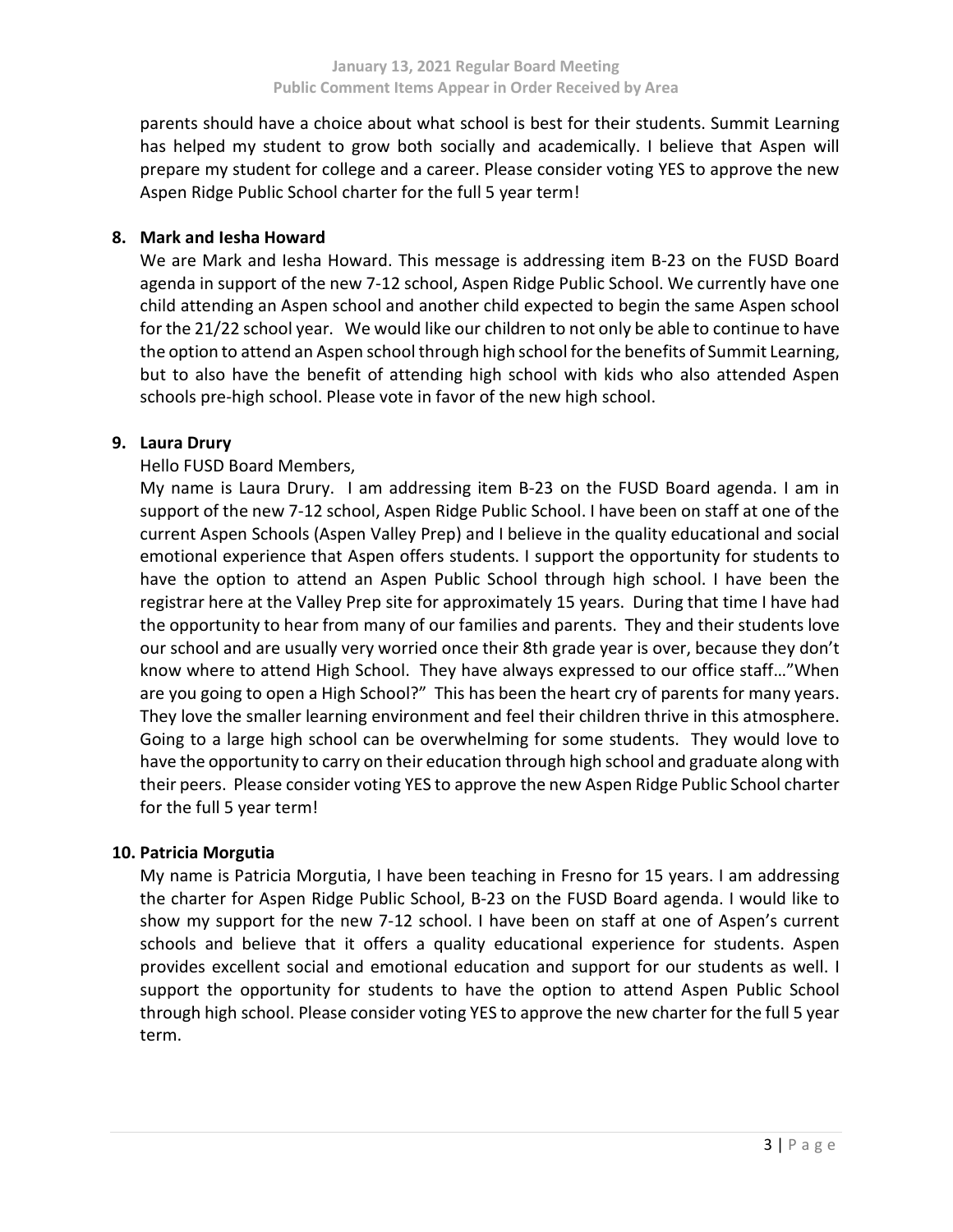## 11. Anai Gomez

My name is Anai Gomez. I am addressing item B-23 on the FUSD Board agenda. I am in support of the new 7-12 school, Aspen Ridge Public School. I have been a parent of student(s) at a current Aspen school, (or staff at current Aspen Schools) and I want my student to continue to have the option to attend an Aspen school through high school. I believe that parents should have a choice about what school is best for their students. Summit Learning has helped my student to grow both socially and academically. I believe that Aspen will prepare my student for college and a career. Please consider voting YES to approve the new Aspen Ridge Public School charter for the full 5 year term!

## 12. Maria Claudia Dominguez

#### My name is Maria claudia dominguez

I am addressing item B-23 on the FUSD Board agenda. I am in support of the new 7-12 school, Aspen Ridge Public School. I have been a parent of student(s) at a current Aspen school, (or staff at current Aspen Schools) and I want my student to continue to have the option to attend an Aspen school through high school. I believe that parents should have a choice about what school is best for their students. Summit Learning has helped my student to grow both socially and academically. I believe that Aspen will prepare my student for college and a career. Please consider voting YES to approve the new Aspen Ridge

#### 13. Stephanie Pacheco

My son attends Aspen Meadow and is in the 5th grade; he's been there since the 4th grade. He initially attended school in Clovis. After speaking with administrative staff at Aspen, I knew I wanted him there. The kids are held accountable and provided with the tools necessary to make them exceptional leaders. The staff at Aspen pay attention to detail and are committed to our students success, both academically and personally/socially.

In my opinion, we need more schools committed to our students success in the way Aspen is. By allowing for a 7th-12th grade school, it would properly prepare our, then high school students for life in the real world. Aspen Ridge would equip them with the means necessary to lead by example and pave the way for others as they embark on their young adulthood endeavors.

By going to Aspen Meadow, our kids learn to believe in themselves; building their self-esteem and confidence. They learn different ways of overcoming their obstacles and that anything is possible. Which allows them to set goals and take the necessary steps to achieve them. We need a high school that invests in our kids the way Aspen does.

I look forward to my son being a graduate of Aspen Ridge.

## 14. Janal Sandoval

My son started at aspen in kinder and they have by far been great to my boy I worry that by the time he gets into 7th grade he will have to transfer to a public school I cant say enough how wonderful things about this school their program and staff I hope you will allow this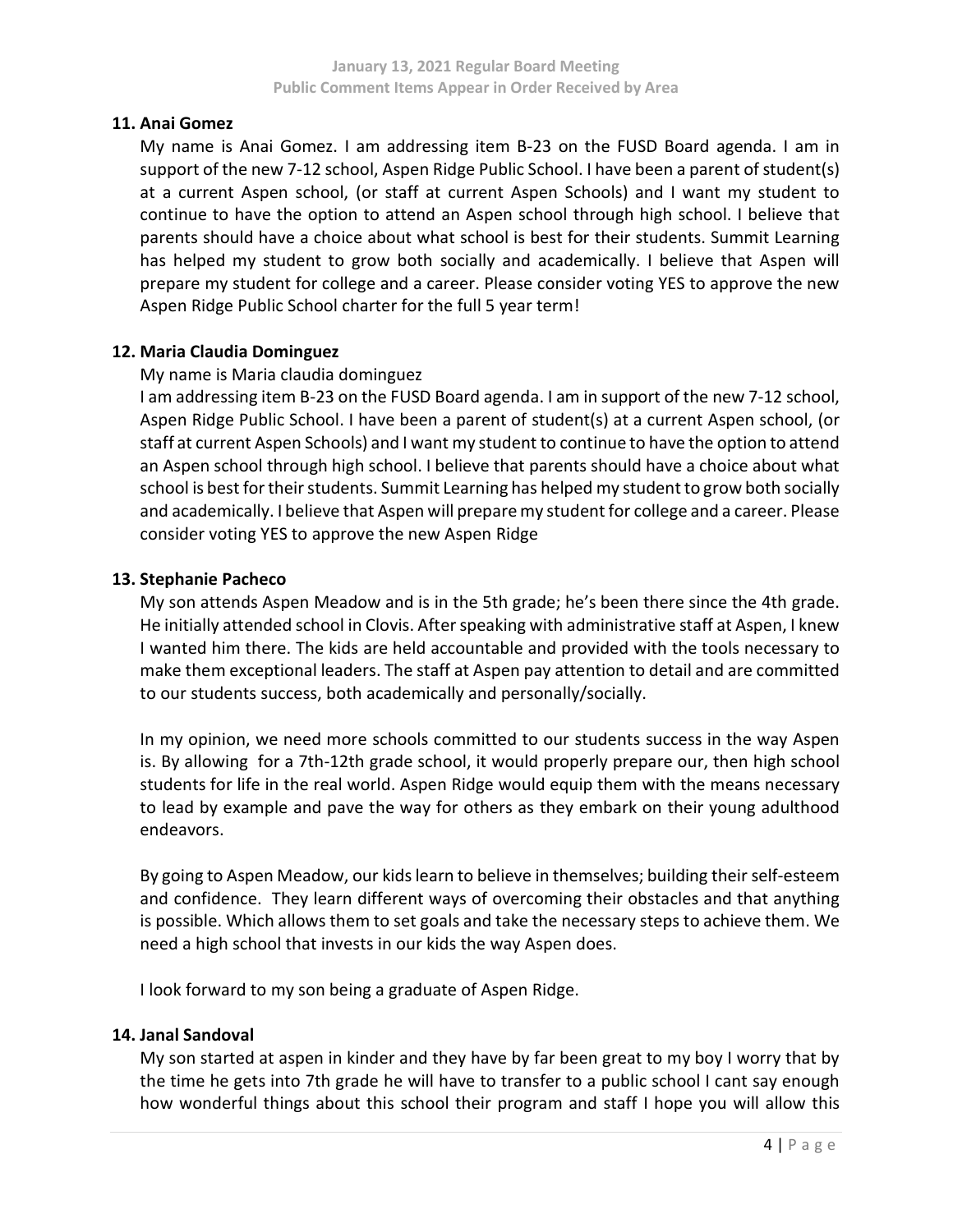school to be granted a middle and highschool to keep the continued education going for these children

## 15. Scott Bergstrom

Good afternoon FUSD Board/Fresno education advocates,

My name is Scott Bergstrom. I am addressing item B-23 on the FUSD Board agenda. I am in support of the new 7-12 school, Aspen Ridge Public School. I have been an employee of Aspen for 8 years now and fully believe in the quality education and social emotional experience that we offer our students. Josh Hodges and his leadership team are a phenomenal group of passionate experts that are ready for this opportunity. I hope that my son, now in Kindergarten, can have the opportunity to be an Aspen student through high school.

Please consider voting yes to approve the new Aspen Ridge Public School charter for the full 5 year team! Thank you for everything you do for our city, Scott Bergstrom

## 16. Lisa Taylor

Hello,

My name is Lisa Taylor. I am addressing item B-23 on the FUSD Board agenda. I am in support of the new 7-12 school, Aspen Ridge Public School. I have been on staff at one of the current Aspen Schools and I believe in the quality educational and social emotional experience that Aspen offers students. I support the opportunity for students to have the option to attend an Aspen Public School through high school. Please consider voting YES to approve the new Aspen Ridge Public School charter for the full 5 year term!

## 17. Michelle Rogers

My name is Michelle Rogers. I am addressing item B-23 on the FUSD Board agenda. I am in support of the new 7-12 school, Aspen Ridge Public School. I have been on staff at Aspen Valley Prep and I believe in the quality educational and social emotional experience that Aspen offers students. I support the opportunity for students to have the option to attend an Aspen Public School through high school. Please consider voting YES to approve the new Aspen Ridge Public School charter for the full 5 year term! Thank you for considering this option for our community.

## 18. Ua Lugo

My name is Ua Lugo a parent of a child who currently attends Aspen Meadow. I am addressing item B-23 on the FUSD Board agenda. I am in support of the 7-12 school, Aspen Ridge Middle School. I want my student to continue to have the option to attend an Aspen school through high school. I believe that parents should have a choice about what school is best for their students. Summit Learning has helped my student to grow both socially and academically. I believe that Aspen will prepare my student for college and a career. Please vote YES to approve the new Aspen Ridge Public School charter for the full 5 year term!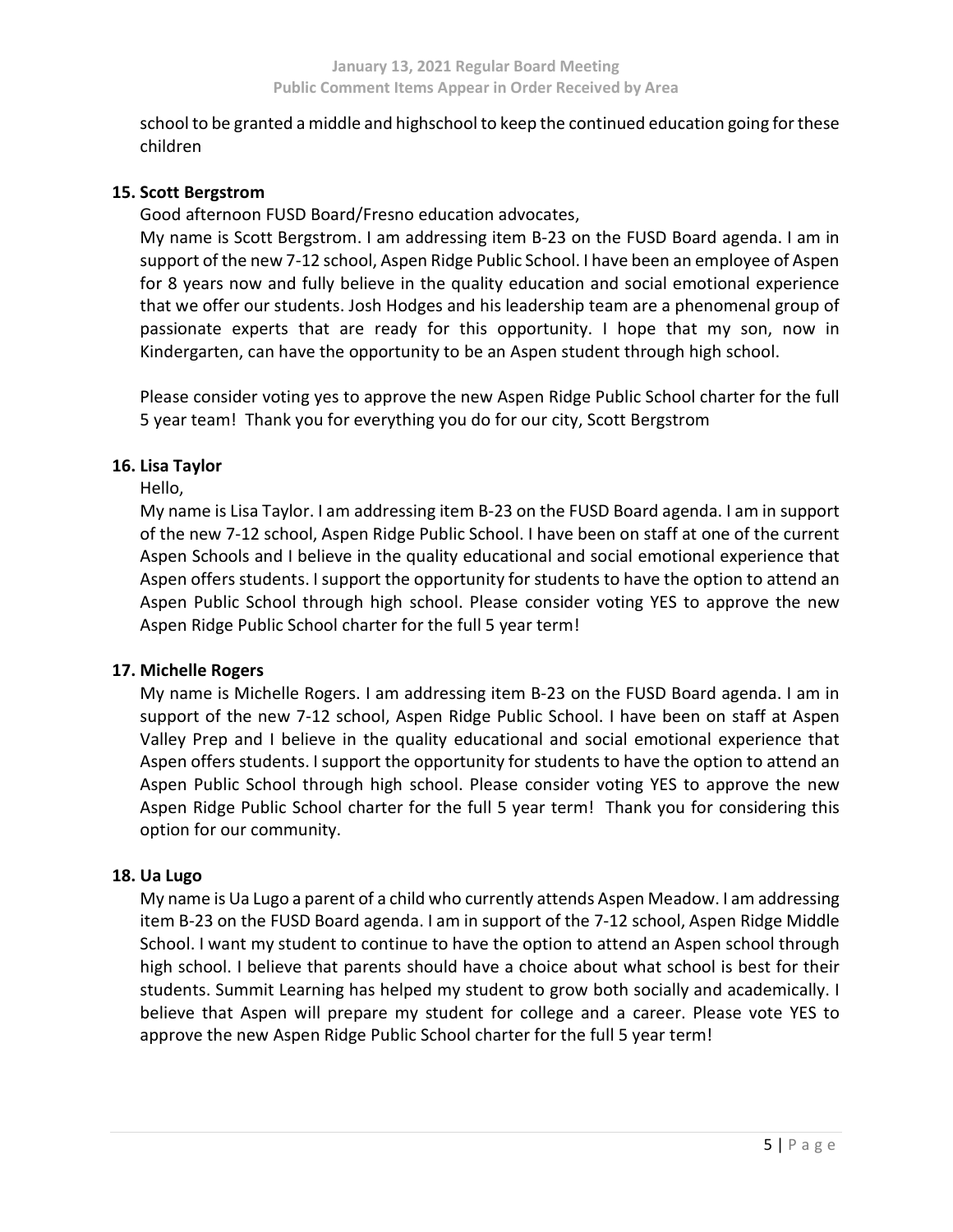#### 19. Eleanor Speakes

My name is Eleanor Speakes. My son, Cristian Speakes has attended Aspen Meadow School for the past four years, and is currently in forth grade. I am writing in support of approving Aspen Ridge Charter School.

I am very satisfied with the quality and fervor of education my child is getting, including his current distance learning during the Covid pandemic. The school was well prepared with tablets, hotspots, on-line curriculum, a breakfast/lunch program, and even a virtual afterschool program to keep my child engaged academically, technologically, socially, and nutritionally. They also offer mental health, art, PE, music, and community resources to help meet the diverse needs of all students. It is also nice to have our resident law enforcement officers on campus to ensure safety, especially since the school is in a low-income, high crime area. Since the school purchased the campus, major funds have been used to improve the campus facilities (new roof, fence, paint, computers, and too much more to mention).

Aspen staff are a relatively small, but tight group of very caring, supportive, proactive, and collaborative group of professionals. Kids and families are known personally, more than just by name. The Aspen team is willing to go that extra length to work with students and families. We have also experienced first-hand the "village-type" embrace Aspen teachers, administrators, and community use to ensure all children receive necessary supports, resources, and tools to succeed.

And if they don't have the specialized service or equipment, they will allocate funds, or (250word limit reached).

## 20. Steven Gomez

My name is Steven Gomez. I am addressing item B-23 on the FUSD Board agenda. I am in support of the new 7-12 school, Aspen Ridge Public School. I have been a parent of a 6th student(s) at a current Aspen school, and I want my student to continue to have the option to attend an Aspen school through high school. I believe that parents should have a choice about what school is best for their students. Summit Learning has helped my student to grow both socially and academically. I believe that Aspen will prepare my student for college and a career. Please consider voting YES to approve the new Aspen Ridge Public School charter for the full 5 year term!

## 21. Twilla Maldonado

My name is Twilla Maldonado. I am addressing item B-23 on the FUSD Board agenda. I am in support of the new 7-12 school, Aspen Ridge Public School. I am a parent of a student at Aspen Meadow school, and I want my student to continue to have the option to attend an Aspen school through high school. I believe that parents should have a choice about what school is best for their students. Summit Learning has helped my student to grow both socially and academically. I believe that Aspen will prepare my student for college and a career. Please consider voting YES to approve the new Aspen Ridge Public School charter for the full 5 year term!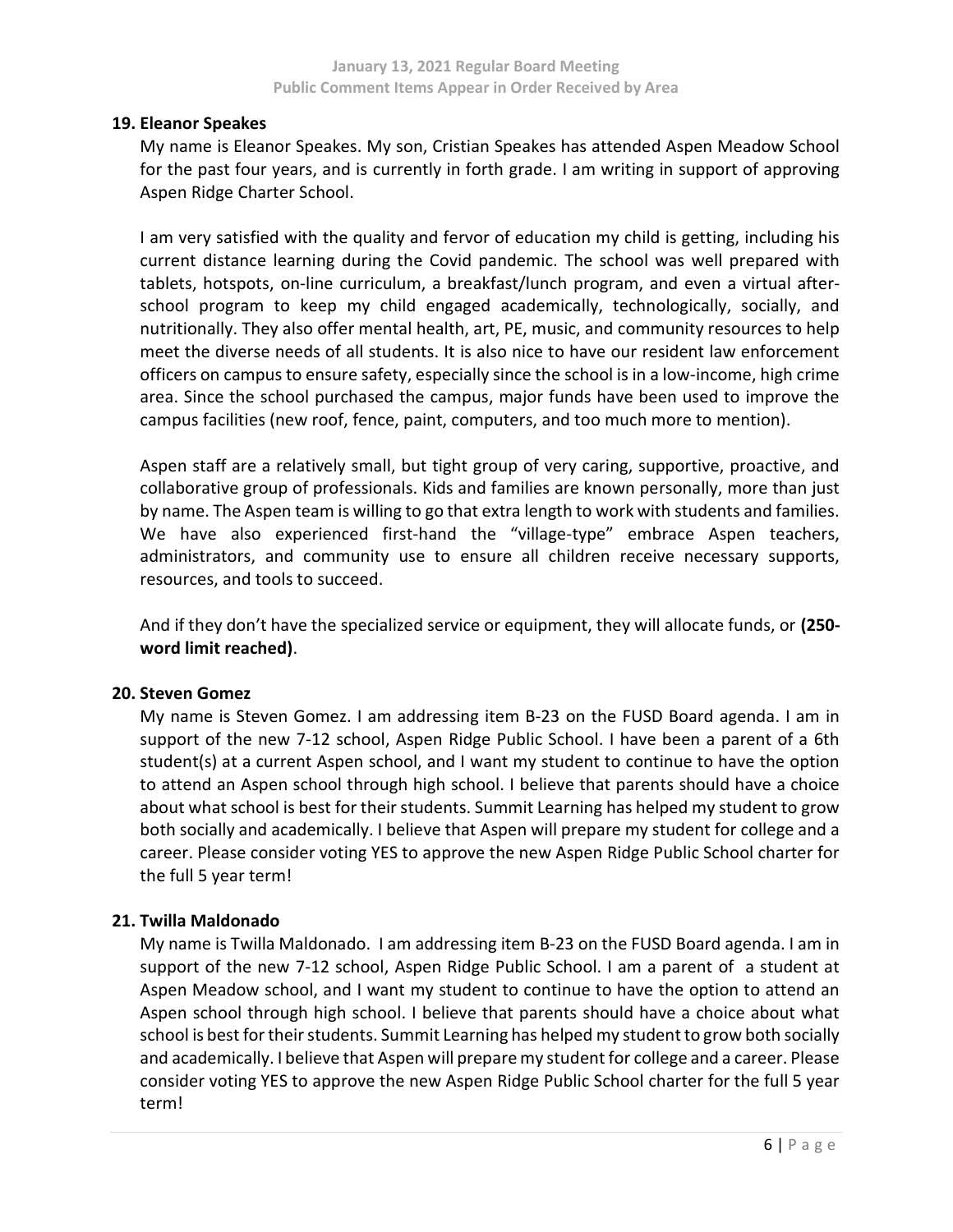#### 22. Shelly Coleman

Hello! My name is Shelly Coleman, and I am addressing item B-23 on the FUSD Board agenda. I am in support of the new 7-12 Aspen Ridge Public School. I have been a parent of a student at Aspen Valley Prep Academy for five years. My son is currently a 7th grader. I very much want my child to continue to have the option to attend an Aspen school through high school. I strongly believe that parents should have a choice about what school is best for their children, and I believe continuity of education is important. Summit Learning has helped my student to grow both socially and academically, and Aspen Valley Prep has played a key role in developing his budding leadership skills and interest in civic duty and service. I believe that Aspen Ridge is the best option to prepare my student for college, career, and future leadership in both his job and city. The stellar reputation of both current Aspen schools speaks for itself. Please consider voting YES to approve the new Aspen Ridge Public School charter for the full five-year term. Thank you for your consideration.

#### 23. Hilary Witts

In 2016, Aspen Valley Prep, started Summit Learning with two first year teachers and two provisional intern teachers to 77 students. Our first year, we saw an 11% increase in Math and 10% increase in ELA on the SBAC.

In my fourteen years of teaching, I had never seen a curriculum or program make that big of a gain in a single year. Since then, Aspen Valley Prep's, SBAC scores from last year beat the state scores in ELA in 6th-8th grade, and Math in 6th and 7th grades. Data you can see within our petition.

I've also seen this program support the teachers with incredible professional developments, resources, lesson plans, and workshops to take any teaching practice to the next level.

The Summit Learning program offers any year teacher the ability to engage their students in deep meaningful ways, both academically and to help develop the 16 lifelong habits of success - some of which are attachment, self-regulation, stress management, growth mindset, relationship skills, self-efficacy to name a few..

Our students are thriving with Summit Learning and even when they currently leave us to go to the high school of their choice, they are still using the skills they learned with us and quickly standout amongst their high school peers. We know the Summit Learning program works in preparing our students for the 21st century and we will continue to offer it at all our schools in the future so that we can transform our community by developing exceptional (250-word limit reached).

## 24. Maria Arellano

My name is Maria Arellano. I am addressing item B-23 on the FUSD Board agenda. I am in support of the new 7-12 school, Aspen Ridge Public School. I have been a parent of student(s) at a current Aspen school, (or staff at current Aspen Schools) and I want my student to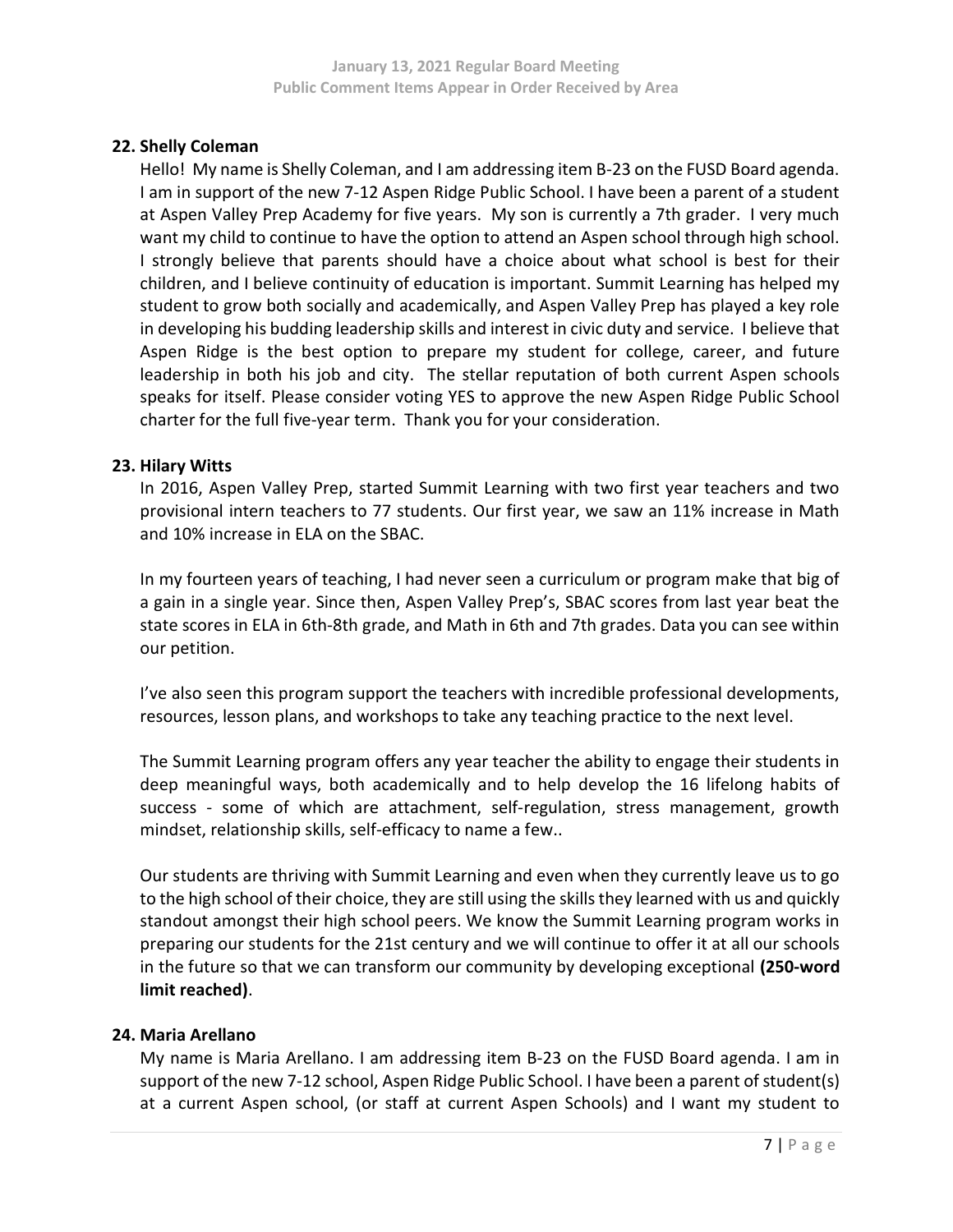continue to have the option to attend an Aspen school through high school. I believe that parents should have a choice about what school is best for their students. Summit Learning has helped my student to grow both socially and academically. I believe that Aspen will prepare my student for college and a career. Please consider voting YES to approve the new Aspen Ridge Public School charter for the full 5 year term!

#### **25.** Kristin Green

My name is Kristin Green. I am addressing item B-23 on the FUSD Board agenda. I am in support of the new 7-12 school, Aspen Ridge Public School. I have been on staff at one of the current Aspen Schools and I believe in the quality educational and social emotional experience that Aspen offers students. I support the opportunity for students to have the option to attend an Aspen Public School through high school. Please consider voting YES to approve the new Aspen Ridge Public School charter for the full 5 year term!

#### **26.** Sarah Crantz

My name is Sarah Crantz. I am addressing item B-23 on the FUSD Board agenda. I am in support of the new 7-12 school, Aspen Ridge Public School. I am on staff at both of the current Aspen Schools in my role as Director of Special Education. Our schools are dedicated to providing high quality education and desire to continue our work with our families through grade 12. Our students who receive special education services thrive in our schools and receive services that empower them to reach their potential. Please consider voting YES to approve the new Aspen Ridge Public School charter for the full 5 year term.

#### **27.** Priscilla Robbins

My name is Priscilla Robbins. I am addressing item B-23 on the FUSD Board agenda. I am in support of the new 7-12 school, Aspen Ridge Public School. I am a member of the Board for Aspen Public Schools and I believe in the quality educational and social emotional experience that Aspen offers students. I support the opportunity for students to have the option to attend an Aspen Public School through high school. My relation to Aspen Charter Schools started prior to becoming a Board member. As Director of Rescue the Children with Fresno Mission I have seen firsthand the impact the teachers and staff have on the families at Rescue the Children. They support the families not only in academics but take steps to understand the families background to support their emotional needs. I have seen children who do not want to attend school change their outlook and enjoy attending. Please consider voting YES to approve the new Aspen Ridge Public School charter for the full 5 year term!

#### **28.** Johana Perez

My name is Johana Perez. I am addressing item B-23 on the FUSD Board agenda. I am in support of the new 7-12 school, Aspen Ridge Public School. I have been a parent of student(s) at a current Aspen Meadow school, and I want my student to continue to have the option to attend an Aspen school through high school. I believe that parents should have a choice about what school is best for their students. Summit Learning has helped my student to grow both socially and academically. I believe that Aspen will prepare my student for college and a career. Please consider voting YES to approve the new Aspen Ridge Public School charter for the full 5 year term!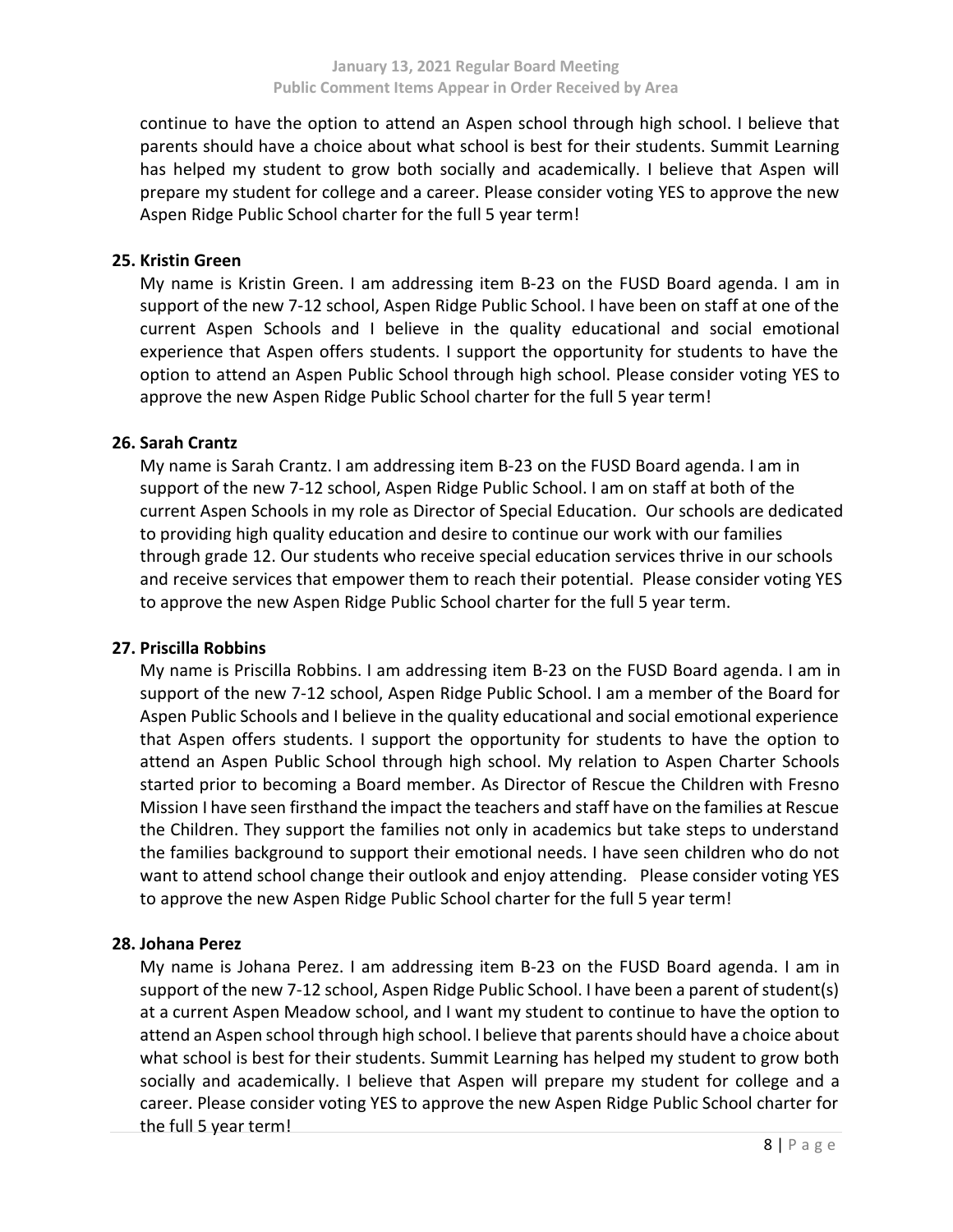#### 29. Debbie Sawyer

I'm addressing item B-23 on the FUSD Board Agenda. At Aspen teachers are close. We have to be. Too many of my friends have been treated so bad by the admin over the years. It breaks my heart but this year my friend was targeted for speaking up in concern. She's so nice and I know she wouldn't be rude to anyone. She was targeted and it's not fair. They said a parent complained about her but wouldn't give her any details. She had no way to defend herself because she didn't know why she was getting a write-up. We have seen so many teachers fired so fast. We are scared. She knew she was next to get fired so she quit. There's no union. Admin tell us not to meet with each other, to come to them with concerns but we really can't. Now admin says we're only allowed to get one letter of recommendation, from Shelly. It's policy now. Just one? How can we get another job with only one letter? I don't get it. It's like teachers are hostages. I'm upset and I can't stay quiet.

#### 30. Cherida D'Souza

My name is Cherida D'Souza. I am addressing item B-23 on the FUSD Board agenda. I am in support of the new 7-12 school, Aspen Ridge Public School. I am the parent of student at a current Aspen school, and I want my student to continue to have the option to attend an Aspen school through high school.

I believe that parents should have a choice about what school is best for their students. Summit Learning has helped my student to grow both socially and academically. I believe that Aspen will prepare my student for college and a career. Please consider voting YES to approve the new Aspen Ridge Public School charter for the full 5 year term!

## 31. Vicelin D'Souza

My name is Vicelin D'Souza. I am addressing item B-23 on the FUSD Board agenda. I am in support of the new 7-12 school, Aspen Ridge Public School. I am the parent of student at a current Aspen school, and I want my student to continue to have the option to attend an Aspen school through high school.

I believe that parents should have a choice about what school is best for their students. Summit Learning has helped my student to grow both socially and academically. I believe that Aspen will prepare my student for college and a career. Please consider voting YES to approve the new Aspen Ridge Public School charter for the full 5 year term!

## 32. Oscar Gaxiola

My name is Oscar Gaxiola. I am addressing item B-23 on the FUSD Board agenda. I am in support of the new 7-12 school, Aspen Ridge Public School. I have been a parent of student(s) at a current Aspen school, (or staff at current Aspen Schools) and I want my student to continue to have the option to attend an Aspen school through high school. I believe that parents should have a choice about what school is best for their students. Summit Learning has helped my student to grow both socially and academically. I believe that Aspen will prepare my student for college and a career. Please consider voting YES to approve the new Aspen Ridge Public School charter for the full 5 year term!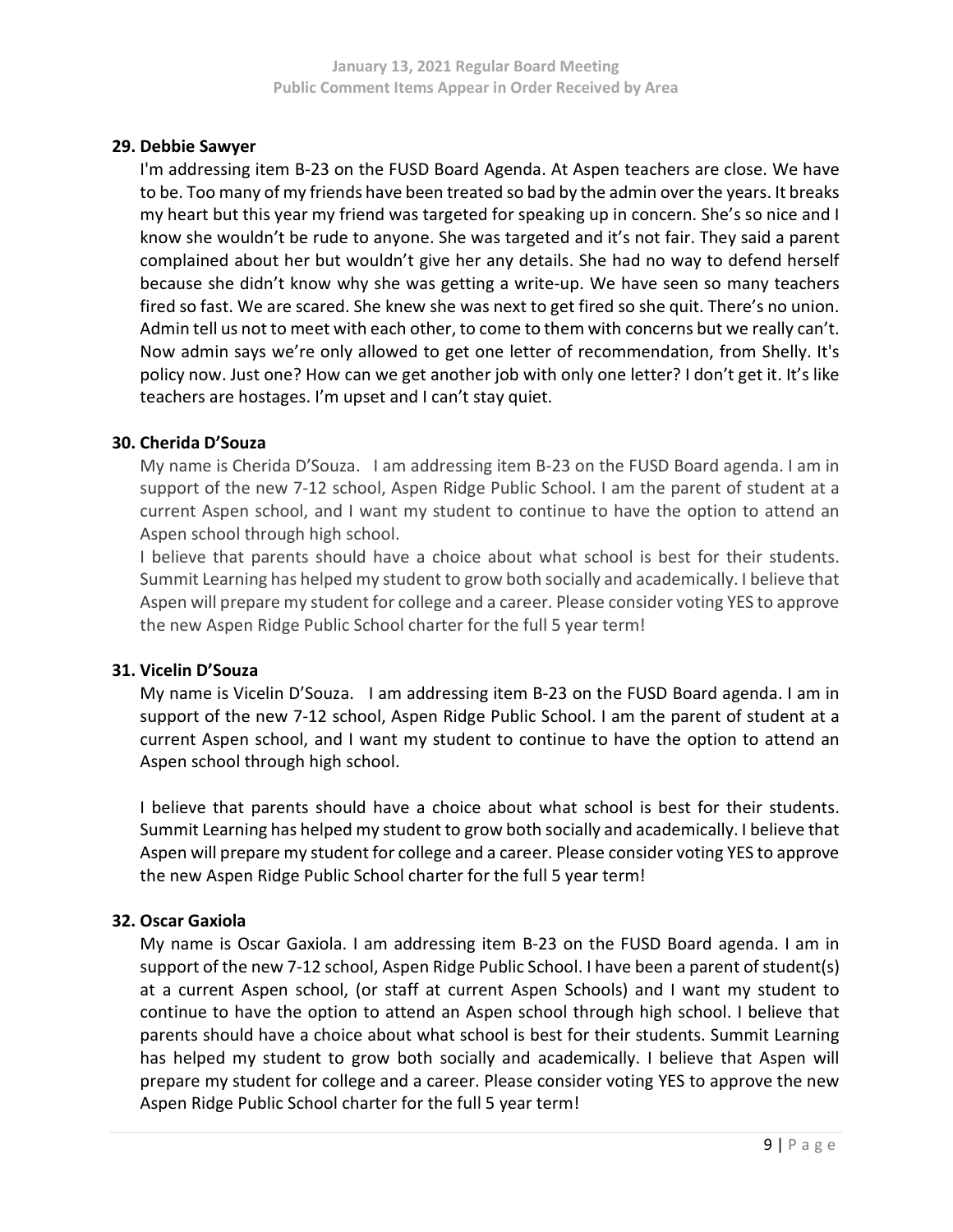## 33. Joseph Merrick

Good evening,

Even as of January 12 Aspen touts on its greatschools.org page that "The 7 Habits of Highly Effective People, The Leader in Me is used as a core of [its] character education program" although organization leaders confided in teachers that they were going to save \$10,000 by not renewing their usage license this academic year (2020-21) forward. The last time Mr. Hodges addressed you, the Board, he included The 7 Habits as a major social emotional component of Aspen Ridge when, in fact, it had already been jettisoned from the organization. We are not legally permitted to use the materials or teachings without an active license. Lying about its legal implementation, falsely advertising its usage, and misleading the Board would be clear ethical transgressions the Board should use as concrete insight regarding the ethically compromised underpinnings of Aspen Public Schools.

The organization seems to be cutting corners in another important aspect as well. The principals of both Aspen schools have had several years to gain the necessary professional training in the form of graduate degrees and especially administrative credentials. As currently understood, the two leaders, Ms. Rivera and Mrs. Taylor, as well as Mr. Hodges, have not even begun to pursue their credentials, nor do they hold even preliminary credentials. This blatant disregard for minimal standards—not to mention high standards should also serve as a clear harbinger of Aspen's looming downfall. They don't take their position seriously. And despite the copy-paste testimonials you're likely to receive from (250word limit reached).

# B-24, DISCUSS and DECIDE in the Matter of the Golden Charter Academy Charter Petition

## 1. Carrie Lorraine Ayala

My name is Carrie Lorraine Ayala, my pronouns are she / they, and I live in the Fresno High area. I have deep concerns about the "In The Public Interest" analysis of the proposed Golden Charter Academy. There appear to be a number of serious problems that could put the community and district in legal and financial trouble. I urge the district to pull the vote until further analysis can be done. Thank you.

# 2. Clare Crawford

GCA's petition has numerous deficiencies and does not meet the basic requirements for a charter petition. This petition should be denied based on 5 of the 8 legal bases for denial. The school does not include a principal for its first three years, while funding a CEO without teaching experience, resulting in an unsound educational program.

GCA is unlikely to successfully implement their program due to major budget issues. A quarter of the budget is in a single line item, without any detail as to what is included and whether the costs are reasonable. The budget allocates 0% for CalPERS - an annual gap of between \$65,000 in year one and \$134,000 by year five. Staff did not evaluate GCA's